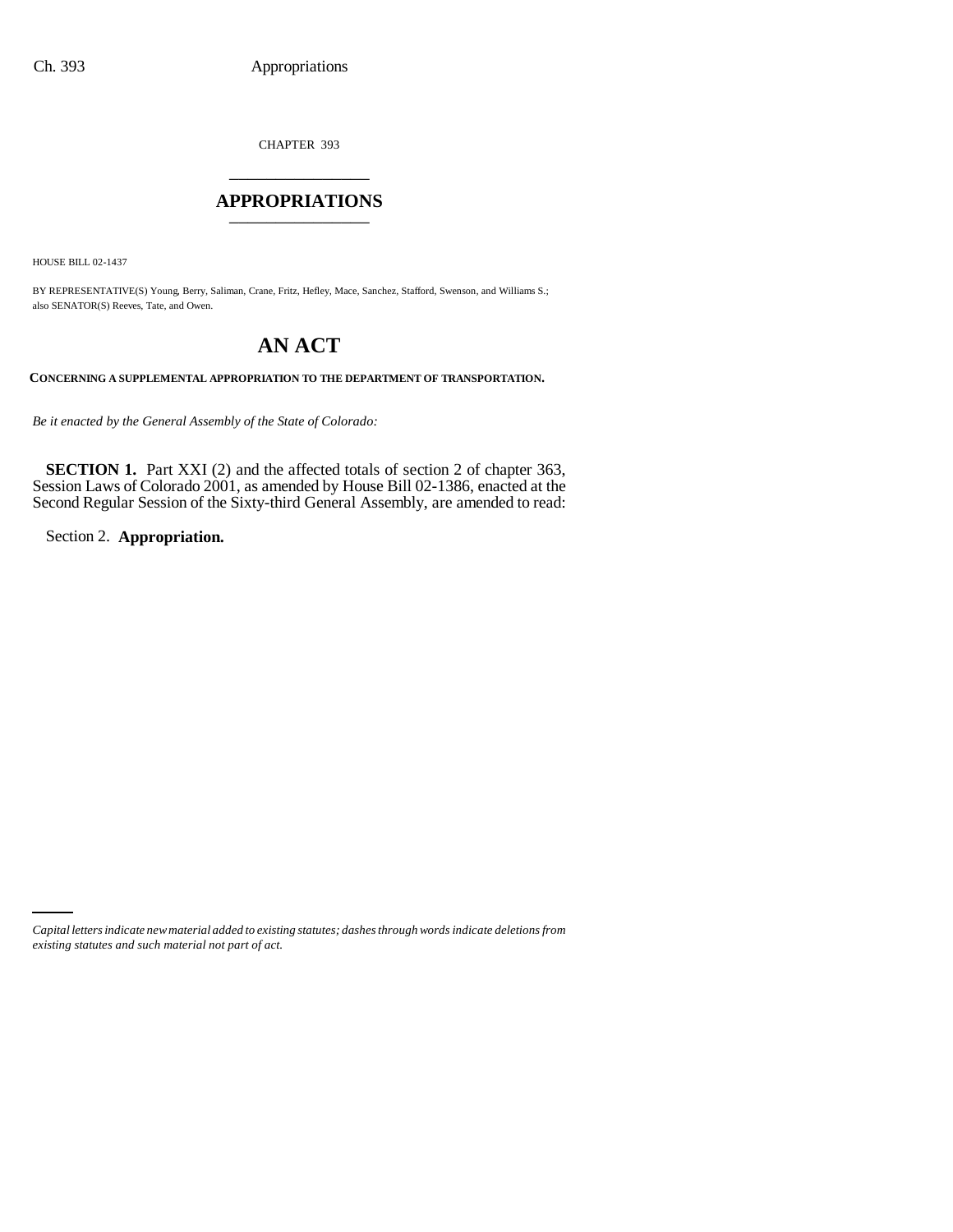## Ch. 393 Appropriations

|                                 | <b>APPROPRIATION FROM</b>            |              |                               |                                                |                             |                                              |                                |  |  |  |  |
|---------------------------------|--------------------------------------|--------------|-------------------------------|------------------------------------------------|-----------------------------|----------------------------------------------|--------------------------------|--|--|--|--|
|                                 | <b>ITEM &amp;</b><br><b>SUBTOTAL</b> | <b>TOTAL</b> | <b>GENERAL</b><br><b>FUND</b> | <b>GENERAL</b><br><b>FUND</b><br><b>EXEMPT</b> | <b>CASH</b><br><b>FUNDS</b> | <b>CASH</b><br><b>FUNDS</b><br><b>EXEMPT</b> | <b>FEDERAL</b><br><b>FUNDS</b> |  |  |  |  |
|                                 | \$                                   | \$           | \$                            | \$                                             | \$                          | \$                                           | \$                             |  |  |  |  |
|                                 |                                      |              |                               | <b>PART XXI</b>                                |                             |                                              |                                |  |  |  |  |
| DEPARTMENT OF TRANSPORTATION    |                                      |              |                               |                                                |                             |                                              |                                |  |  |  |  |
| (2) DIVISION OF AERONAUTICS     |                                      |              |                               |                                                |                             |                                              |                                |  |  |  |  |
| <b>Personal Services</b>        | 432,349                              |              |                               |                                                | 299,827 <sup>a</sup>        |                                              | 132,522                        |  |  |  |  |
|                                 |                                      |              |                               |                                                | $(5.0$ FTE)                 |                                              | $(3.0$ FTE)                    |  |  |  |  |
| Health, Life, and Dental        | 13,639                               |              |                               |                                                | $8.648$ <sup>a</sup>        |                                              | 4,991                          |  |  |  |  |
| Short-term Disability           | 221                                  |              |                               |                                                | 165 <sup>a</sup>            |                                              | 56                             |  |  |  |  |
| <b>Salary Survey</b>            | 20,119                               |              |                               |                                                | 13,593 <sup>a</sup>         |                                              | 6,526                          |  |  |  |  |
| Anniversary Increases           | 10,692                               |              |                               |                                                | $6,560^{\circ}$             |                                              | 4,132                          |  |  |  |  |
| Workers' Compensation           | 609                                  |              |                               |                                                | 609 <sup>a</sup>            |                                              |                                |  |  |  |  |
| Legal Services for 70           |                                      |              |                               |                                                |                             |                                              |                                |  |  |  |  |
| hours                           | 4,090                                |              |                               |                                                | 4.090 <sup>a</sup>          |                                              |                                |  |  |  |  |
| Vehicle Lease Payments          | 4,308                                |              |                               |                                                | $4,308^{\rm a}$             |                                              |                                |  |  |  |  |
| <b>Leased Space</b>             | 23,690                               |              |                               |                                                | $23,690^{\circ}$            |                                              |                                |  |  |  |  |
| <b>Operating Expenses</b>       | 69,303                               |              |                               |                                                | 69,303 <sup>a</sup>         |                                              |                                |  |  |  |  |
| <b>Indirect Cost Assessment</b> | 24,892                               |              |                               |                                                | $24,892^a$                  |                                              |                                |  |  |  |  |
| Federal Grants and              |                                      |              |                               |                                                |                             |                                              |                                |  |  |  |  |
| Refunds                         | 71,773                               |              |                               |                                                |                             |                                              | 71,773                         |  |  |  |  |
| Formula Refunds                 | 7,147,350                            |              |                               |                                                | $7,147,350$ *               |                                              |                                |  |  |  |  |
|                                 | 11,599,954                           |              |                               |                                                | 8,757,278 <sup>a</sup>      | $2,842,676$ <sup>b</sup>                     |                                |  |  |  |  |
| <b>Discretionary Grants</b>     | 3,391,339                            |              |                               |                                                | 3,391,339 <sup>a</sup>      |                                              |                                |  |  |  |  |